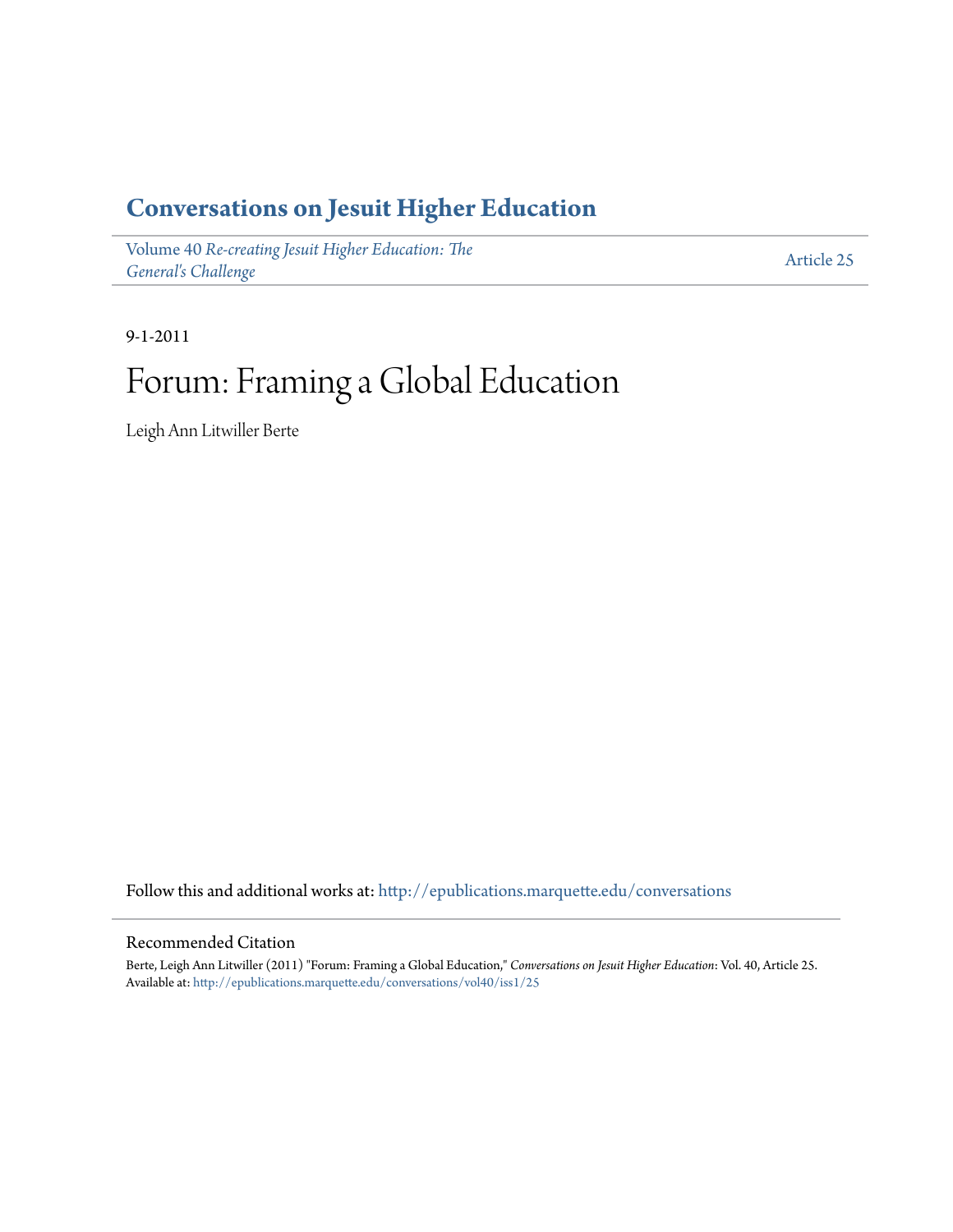# **Introduction**

Certainly the most challenging words in Fr. General Nicolás's talk came in the final paragraph. He invites his audience — which now includes the readers of *Conversations* — not to think of ourselves as presidents or CEOs of large institutions, but as "co-founders of a new religious group, discerning God's call to you as an apostolic body in the Church."

His question is, "What kind of universities, with what emphasis and what directions, would we run, if we were re-founding the Society of Jesus in today's world?"

To some degree most essays in the whole magazine touch on this question. But we specifically invited seven writers to address this directly. Some responses are familiar, some will surprise. We invite your responses for publication in our next issue.

**RASsj**

# Introduction<br>to the Forum<br> $\frac{1}{2}$  **FOYUM**

## **Framing a Global Education**

### **Leigh Ann Litwiller Berte**

I n my office hangs a photograph, taken in a Houston, Texas, junk shop, featuring a saddle in front of a wall of old, wooden frames in myriad sizes. I find this image symbolic of the aims of education: education puts you in the saddle of life by equipping you with the frameworks necessary to process, organize, and understand the world.

In his speech in Mexico City last April, Father Nicolás emphasized the importance of frameworks by referencing the life of Matteo Ricci, whose broad-based training in classical authors, the creative arts, science and mathematics, and theology offered the frameworks—the "integrated" and "harmonious" structure—for bringing faith and culture together. Nicolás's use of a Jesuit genius and Renaissance man to exemplify the goals of Jesuit education is fitting because, in many ways, this globalized world in which we live and learn demands a new type of Renaissance learning from all of us: multi-disciplinary, geographically expansive, and interculturally aware. Father Nicolás asks whether our Jesuit formation offers the tools, openness, and integrative mind-set necessary for both the development of individual gifts and the integration of faith and reason. Do the frameworks that we currently offer put students in the saddle of this globalized world?

In answering this question, we must think beyond the key frameworks that we have long utilized: skill sets (critical reading, writing, and thinking; quantitative reasoning) and interdisciplinarity (the methodology of liberal arts education). Critical skills and interdisciplinary inquiry are essential to forming students who possess the analytical ability to engage the complex issues of our day. But they are limited by the current shape of the university: discipline and department and their concomitant skills. We have to offer students other frameworks—relational frameworks—that